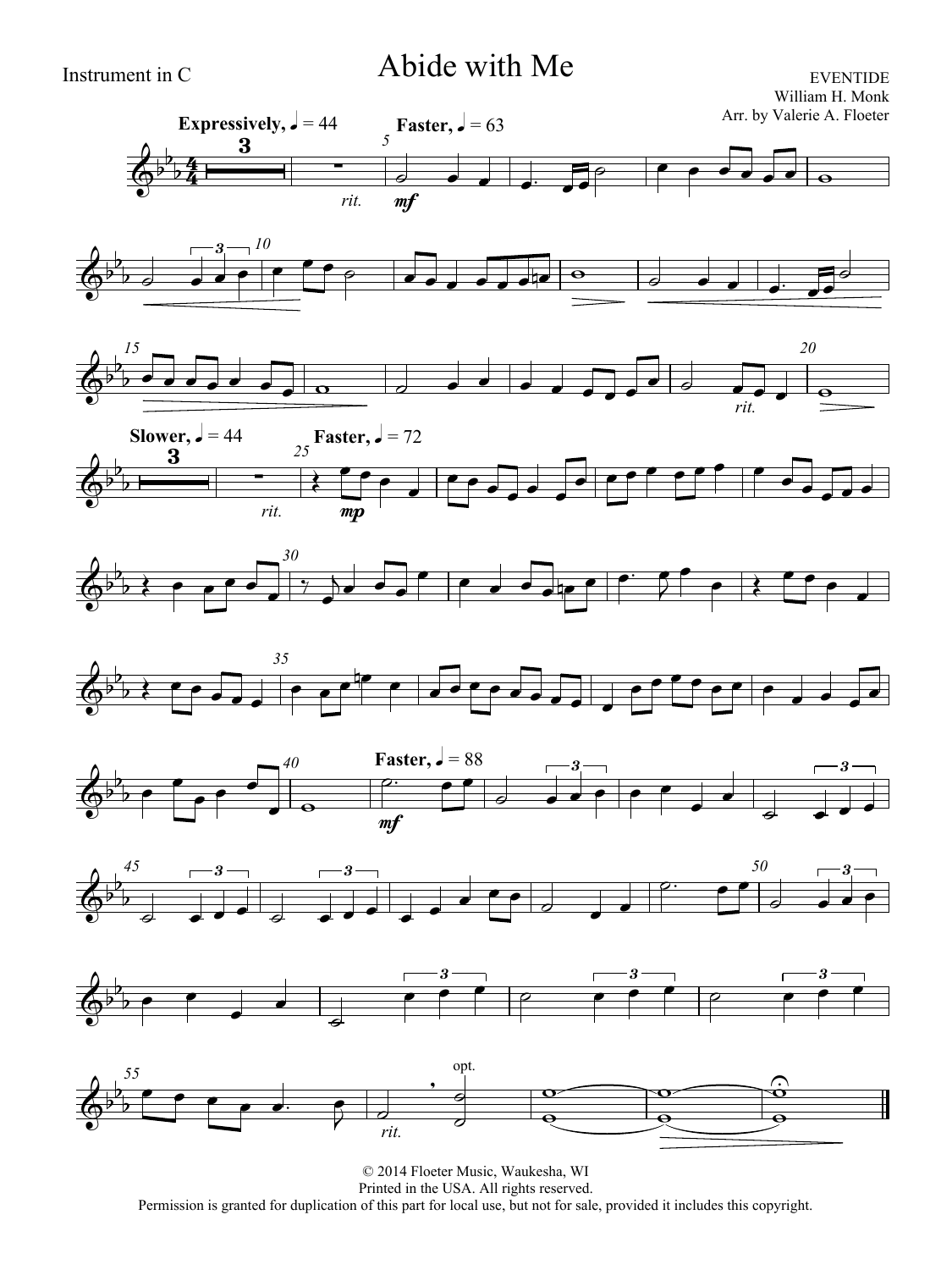## Instrument in C Alleluia! Jesus Lives



















© 2014 Floeter Music, Waukesha, WI Printed in the USA. All rights reserved. Permission is granted for duplication of this part for local use, but not for sale, provided it includes this copyright.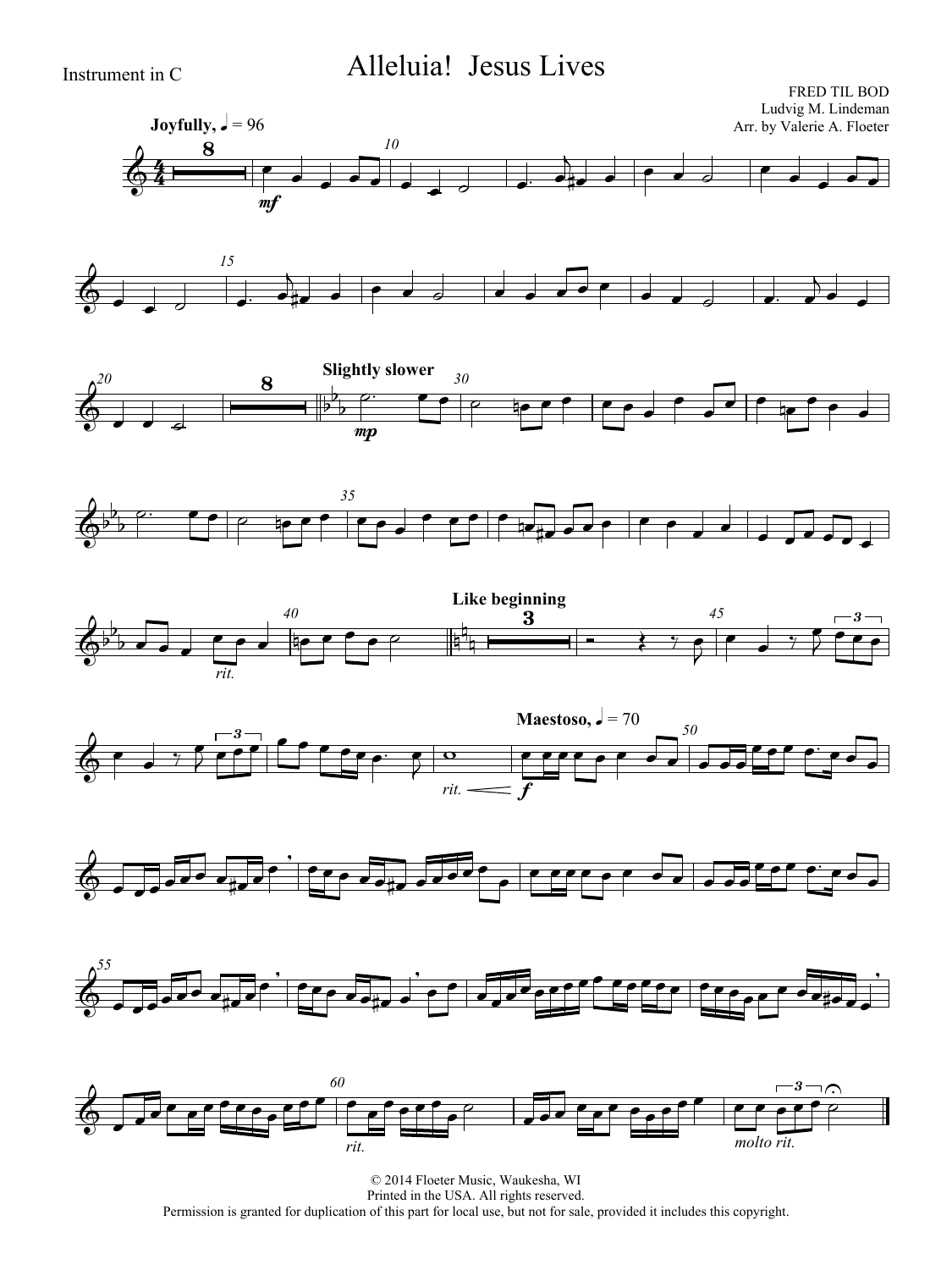Instrument in C Lord, Enthroned in Heavenly Splendor

<u>3</u>  $\frac{3}{4}$ **Freely, expressively** BRYN CALFARIA William Owen Arr. by Valerie A. Floeter *5*  $\overline{\mathbb{Q}^{\flat}}$  $\mathbf{b}$ mp  $\sigma$   $\sigma$   $\sigma$   $\sigma$   $\sigma$   $\sigma$   $\sigma$   $\sigma$  $\overline{\phantom{a}}$  $\overline{\phantom{a}}$  $\overline{d}$  $\overline{\phantom{0}}$  $\overline{\phantom{a}}$  $\overline{d}$  $\overline{\phantom{0}}$  $\overline{\phantom{0}}$  $\overline{\phantom{a}}$ **Moderato,**  $\sqrt{ } = 72$ *10 15*  $\overline{\mathbb{Q}^{\flat}}$  $\frac{1}{2}$  $\overline{\partial}$  $\bigcap$  $\frac{1}{m}$  $\frac{1}{\cdot}$  $\frac{1}{\frac{1}{2}}$  $\frac{1}{\sqrt{1-\frac{1}{2}}}$  $\overline{\phantom{a}}$  $\frac{1}{2}$  $\frac{1}{\bullet}$  $\frac{1}{2}$  $\frac{1}{\bullet}$  $\frac{1}{\sqrt{2}}$  $\frac{1}{\sqrt{2}}$  $\frac{1}{2}$  $\frac{1}{\sqrt{2}}$  $\frac{1}{2}$  $\frac{1}{\bullet}$  $\frac{1}{\sqrt{2}}$  $\cdot$  $\frac{1}{\left( \frac{1}{2}\right)^{2}}$  $\frac{1}{2}$  $\frac{1}{\frac{1}{1-\frac{1}{1-\frac{1}{1-\frac{1}{1-\frac{1}{1-\frac{1}{1-\frac{1}{1-\frac{1}{1-\frac{1}{1-\frac{1}{1-\frac{1}{1-\frac{1}{1-\frac{1}{1-\frac{1}{1-\frac{1}{1-\frac{1}{1-\frac{1}{1-\frac{1}{1-\frac{1}{1-\frac{1}{1-\frac{1}{1-\frac{1}{1-\frac{1}{1-\frac{1}{1-\frac{1}{1-\frac{1}{1-\frac{1}{1-\frac{1}{1-\frac{1}{1-\frac{1}{1-\frac{1}{1-\frac{1}{1-\frac{1}{1-\frac{1}{1-\frac{1}{1-\frac{1}{$  $\frac{1}{1}$  $\bullet$  0 simile  $\overline{\cdot}$  .  $\overline{\phantom{a}}$ -<br>2  $\frac{2}{4}$ *20*  $\overline{\phantom{a}}$ *cresc.*  $\overline{\phantom{a}}$  $\overline{\phantom{a}}$  $\bullet$   $\bullet$   $\frac{20}{4}$   $\bullet$   $\bullet$   $\frac{3}{4}$   $\bullet$   $\bullet$ *rit.*  $\frac{>}{\bullet}$  $rac{1}{\sqrt{1-\frac{1}{2}}}$  $f\hspace{-0.1cm}f$  $\overline{\phantom{a}}$  $\overline{\phantom{a}}$  $\equiv$  $\overline{\phantom{a}}$  $\frac{1}{\sqrt{2}}$  $\overline{\phantom{a}}$  $\frac{1}{1}$  $\frac{1}{\mathbf{p}}$  $\frac{1}{\Omega}$  $\bar{\bar{\bullet}}$  $\frac{1}{2}$  $\frac{1}{\bullet \bullet}$  $\frac{1}{2}$  $\frac{1}{1}$ *25 30*  $\overline{\mathbb{Q}^{\flat}}$  $\frac{1}{2}$ *a tempo*  $\bar{\bullet}$  $\frac{1}{\sqrt{2}}$  $\frac{1}{\sqrt{2}}$  $\frac{\cdot}{\cdot}$  $\overrightarrow{a}$ 3  $\frac{\lambda}{\lambda}$ mp  $\frac{1}{\sqrt{2}}$  $\frac{1}{\text{simple}}$  $\overline{a}$  ,  $\overline{a}$  ,  $\overline{a}$  ,  $\overline{a}$  ,  $\overline{a}$  ,  $\overline{a}$  ,  $\overline{a}$  ,  $\overline{a}$  ,  $\overline{a}$  ,  $\overline{a}$  ,  $\overline{a}$  ,  $\overline{a}$  ,  $\overline{a}$  ,  $\overline{a}$  ,  $\overline{a}$  ,  $\overline{a}$  ,  $\overline{a}$  ,  $\overline{a}$  ,  $\overline{a}$  ,  $\overline{a}$  , 2  $\frac{2}{4}$ *35*  $6^{\circ}$   $\sqrt{2}$   $\sqrt{2}$   $\sqrt{2}$   $\sqrt{2}$   $\sqrt{2}$   $\sqrt{2}$   $\sqrt{2}$   $\sqrt{2}$   $\sqrt{2}$   $\sqrt{2}$   $\sqrt{2}$   $\sqrt{2}$   $\sqrt{2}$   $\sqrt{2}$   $\sqrt{2}$   $\sqrt{2}$   $\sqrt{2}$   $\sqrt{2}$   $\sqrt{2}$   $\sqrt{2}$   $\sqrt{2}$   $\sqrt{2}$   $\sqrt{2}$   $\sqrt{2}$   $\sqrt{2}$   $\sqrt{2}$   $\sqrt{2$  $\frac{1}{2}$  $\frac{1}{2}$ *cresc.*  $\sqrt{2}$   $\sqrt{2}$   $\sqrt{2}$   $\sqrt{2}$   $\sqrt{2}$   $\sqrt{2}$   $\sqrt{2}$   $\sqrt{2}$   $\sqrt{2}$   $\sqrt{2}$   $\sqrt{2}$   $\sqrt{2}$   $\sqrt{2}$   $\sqrt{2}$   $\sqrt{2}$   $\sqrt{2}$   $\sqrt{2}$   $\sqrt{2}$   $\sqrt{2}$   $\sqrt{2}$   $\sqrt{2}$   $\sqrt{2}$   $\sqrt{2}$   $\sqrt{2}$   $\sqrt{2}$   $\sqrt{2}$   $\sqrt{2}$   $\sqrt{2$ *rit.*  $\bullet$   $\frac{3}{4}$   $\bullet$  $\overline{\phantom{a}}$  $\overline{\phantom{a}}$  $\overline{\phantom{a}}$ f  $\frac{1}{\sqrt{1-\frac{1}{2}}}$  $\begin{array}{c} \bullet \end{array}$ ि  $\widehat{\mathbb{P}}$  $\overline{\cdot}$ 2  $\frac{2}{4}$ 40 **9**  $-3$   $45$  $\left\langle \theta^{\flat} \right\rangle$  , and  $\left\langle \theta^{\flat} \right\rangle$  , and  $\left\langle \theta^{\flat} \right\rangle$  , and  $\left\langle \theta^{\flat} \right\rangle$  , and  $\left\langle \theta^{\flat} \right\rangle$  $\frac{1}{2}$ *a tempo*  $\frac{1}{2}$   $\frac{1}{2}$   $\frac{1}{4}$   $\frac{1}{4}$   $\frac{1}{4}$  $\overline{2}$  $\overleftarrow{\cdot}$ mf 3  $\frac{1}{\sqrt{10}}$  $\overline{\phantom{0}}$  $\sqrt{2}$  $\sqrt{10}$ *rit.*  $\overline{\cdots}$   $\overline{\phantom{a}2}$ *50*  $\overline{\mathbb{Q}^{\flat}}$  *a tempo* f  $\overline{\phantom{a}}$  $\frac{1}{2}$  *55* 2  $\frac{2}{4}$  $\bigotimes^b$  order  $\bigotimes^a$  or  $\bigotimes^b$  or  $\bigotimes^b$  or  $\bigotimes^b$  or  $\bigotimes^b$  or  $\bigotimes^b$  if  $\bigotimes^b$  or  $\bigotimes^b$  $\mathbf{b}$  $\overrightarrow{e}$  $\overline{\phantom{0}}$  $\overline{\phantom{a}}$  $\overline{\phantom{a}}$  $\overline{\phantom{a}}$  $\bullet$   $\bullet$   $\frac{2}{4}$   $\bullet$   $\bullet$   $\bullet$   $\bullet$ 



 $\overline{\phantom{0}}$ 

 $\overline{\phantom{a}}$ 

*cresc.*

 $\overline{\partial}$ 

mf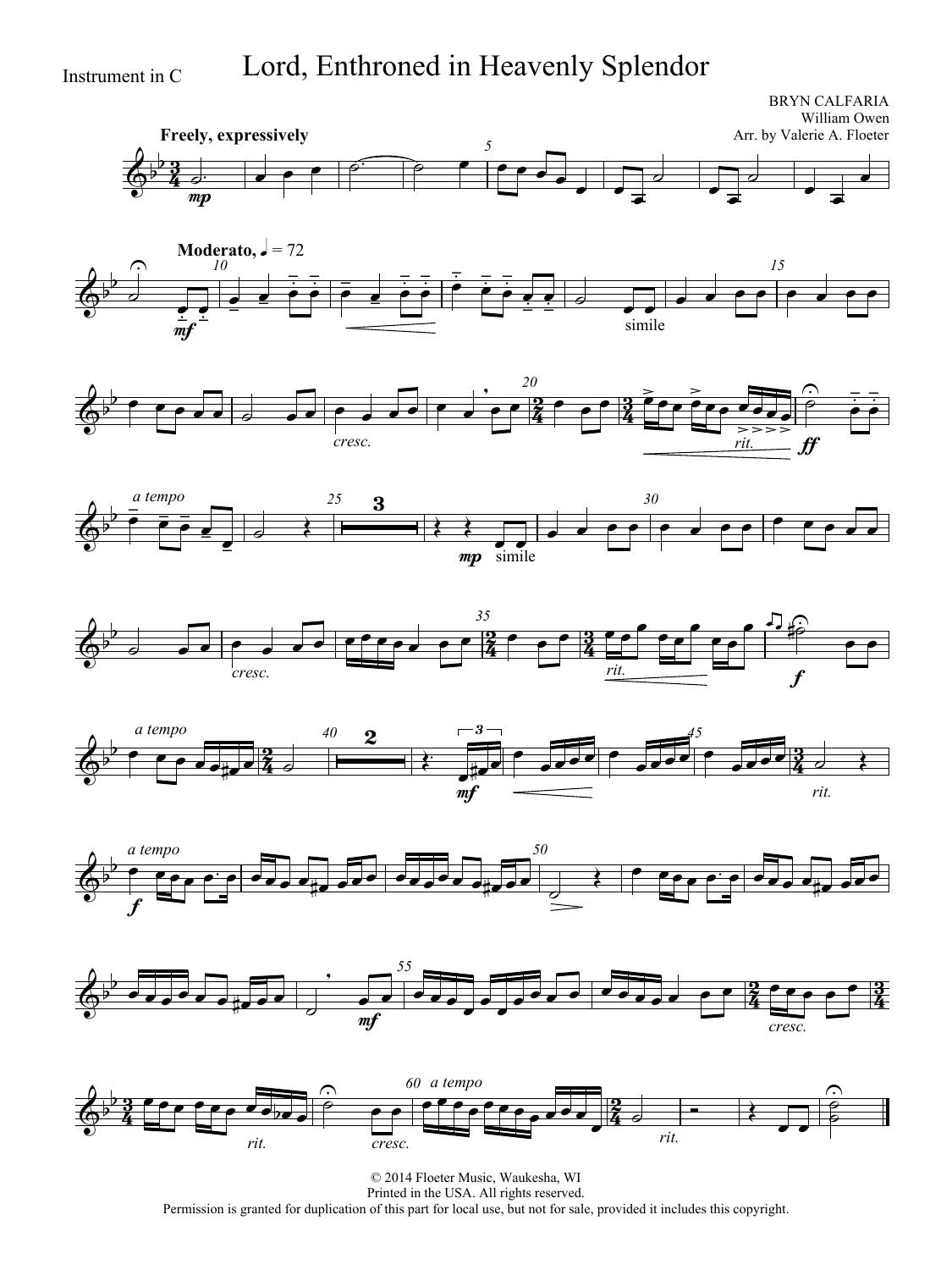# Instrument in C Christ Jesus Lay in Death's Strong Bands

CHRIST LAG IN TODESBANDEN Latin melody, c. 1100 Arr. by Valerie A. Floeter



















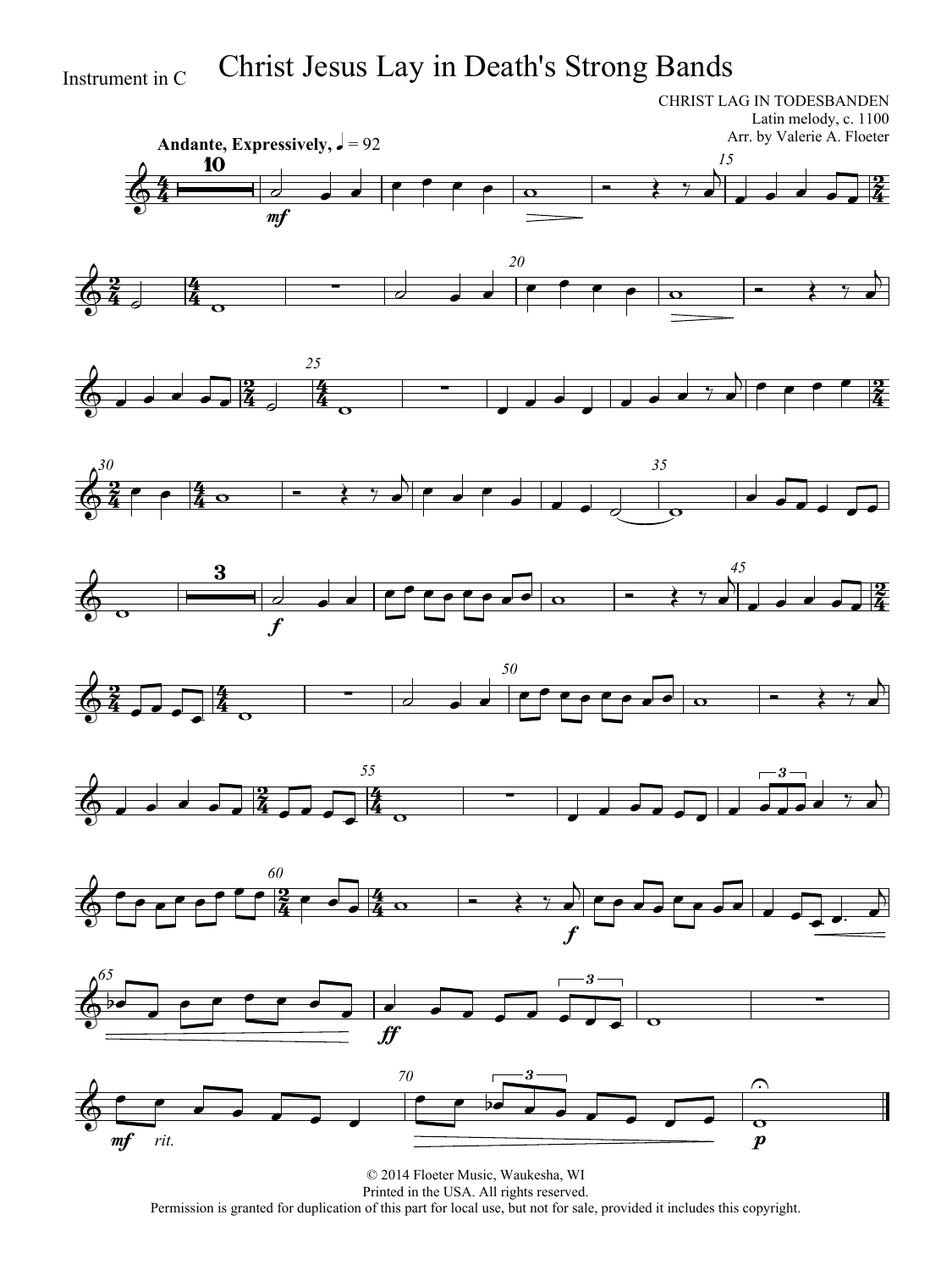*For Installation of Pastor Jason Hacker at Grace Ev. Lutheran Church, Waukesha, WI*

### For Builders Bold Whose Vision Pure

Instrument in C

 $\frac{1}{2}$  $\frac{4}{4}$ **Moderato,**  $\sqrt{ } = 96$ FLIGHT OF THE EARLS Traditional Irish Arr. by Valerie A. Floeter *10*  $\overline{\mathbb{Q}^{\flat}}$  $\mathsf{b}$  $\overline{b}$  $\overline{\mathbf{z}}$  $\overrightarrow{ }$  $\frac{1}{m}$  $\overline{\phantom{a}}$  $\overline{\phantom{0}}$  $\overline{C}$  $\bullet$   $\bullet$ 















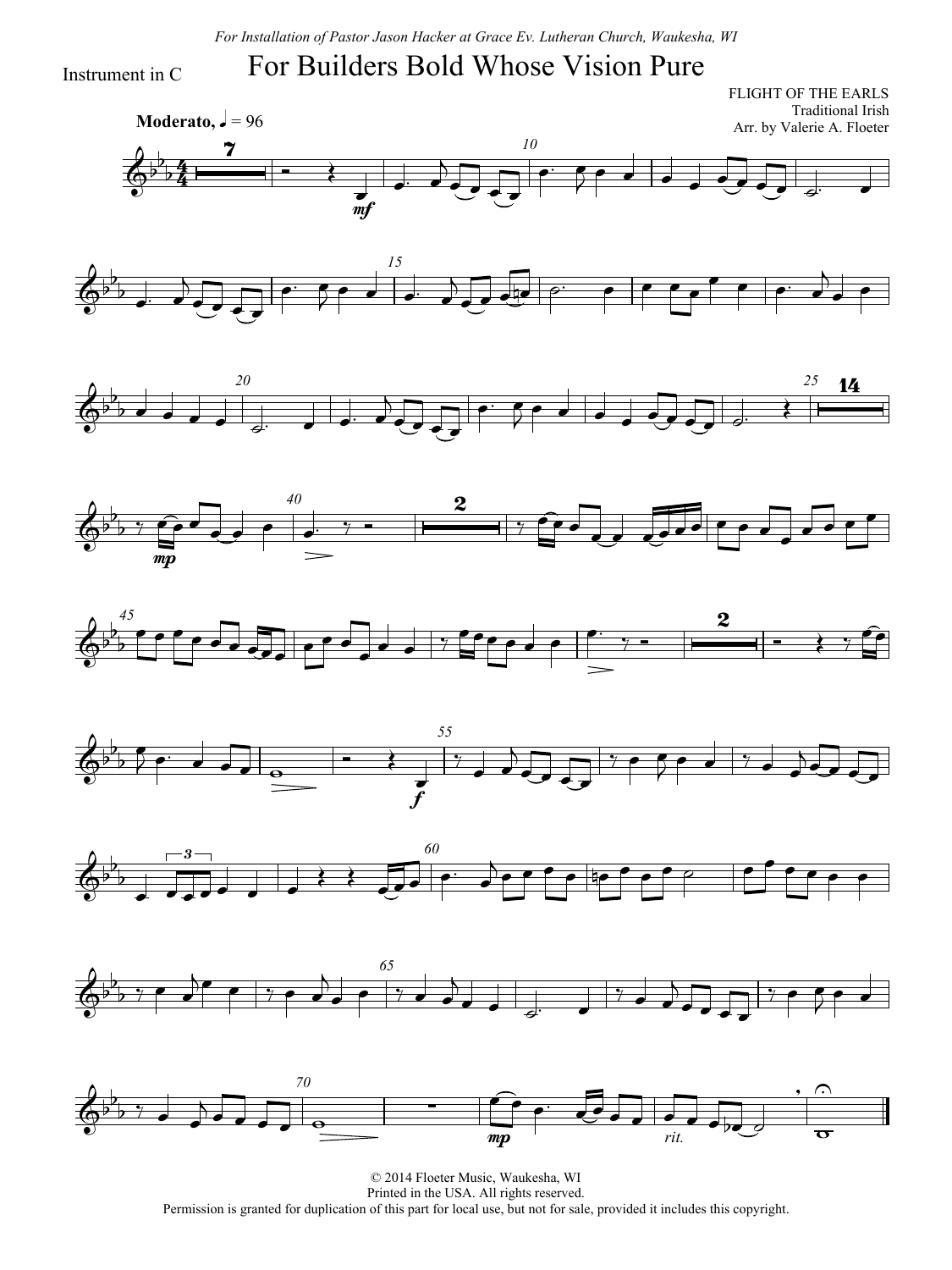Instrument in C Christ, the Word of God Incarnate

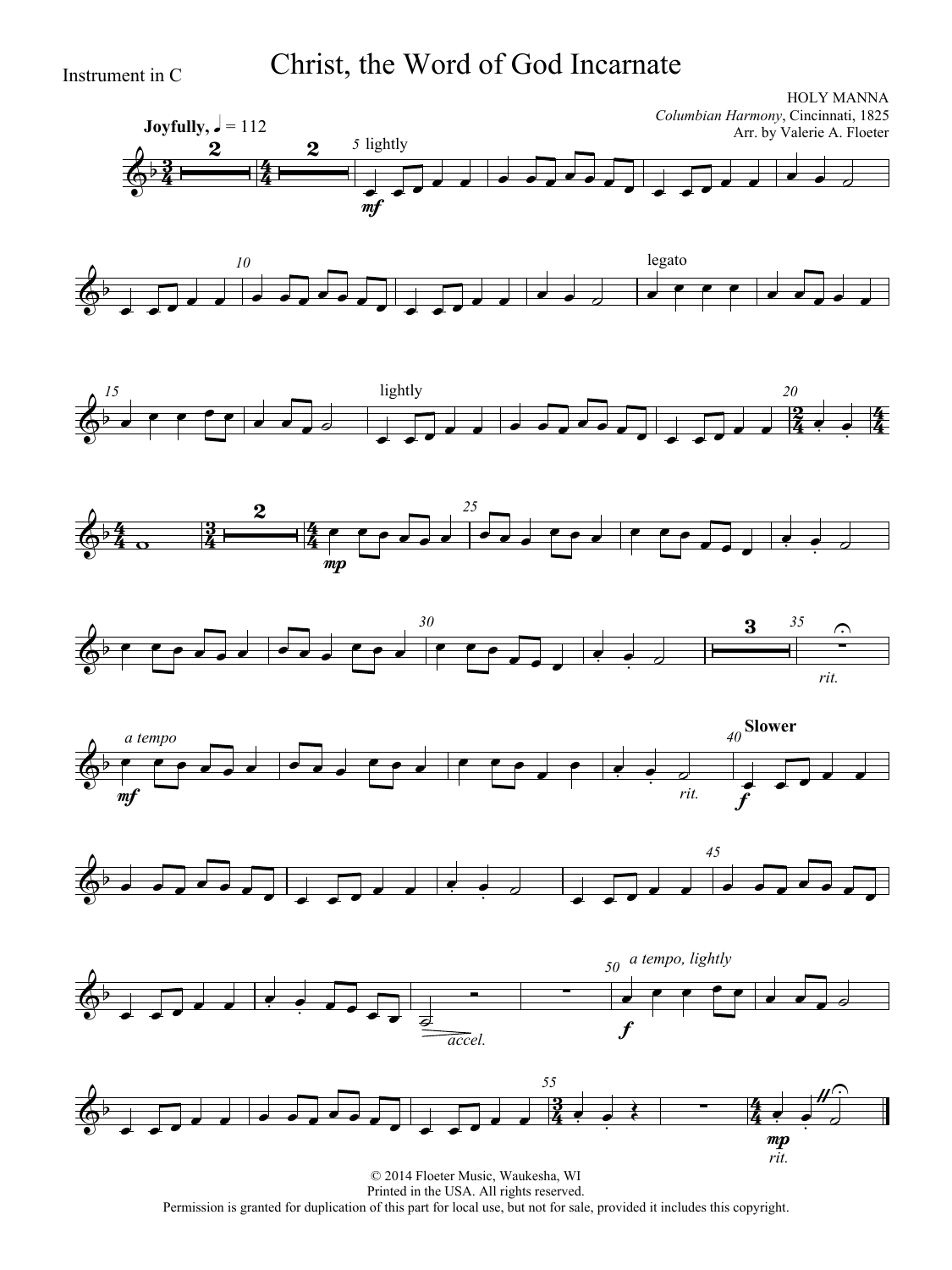Instrument in C **The Night Will Soon Be Ending**